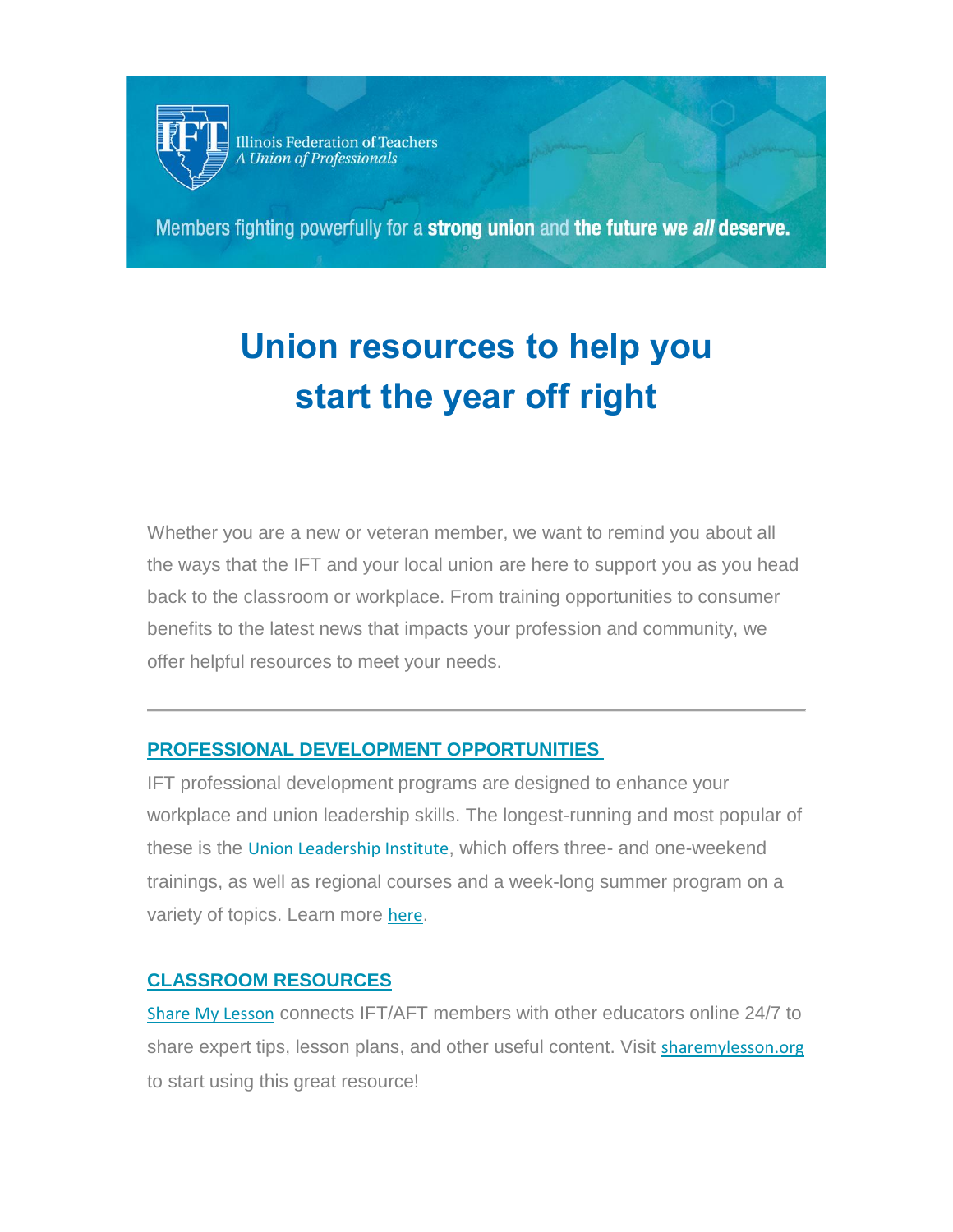### **[MEMBERS-ONLY BENEFITS](https://ift-aft.us16.list-manage.com/track/click?u=1a8107d016431adaa1ab85e54&id=4bd0a90362&e=cbe1e6f6b7)**

Your union membership provides you with money saving benefits on consumer products and services through the [IFT](https://ift-aft.us16.list-manage.com/track/click?u=1a8107d016431adaa1ab85e54&id=43e5f89f34&e=cbe1e6f6b7), [AFT](https://ift-aft.us16.list-manage.com/track/click?u=1a8107d016431adaa1ab85e54&id=26064f7493&e=cbe1e6f6b7), and [Union Plus](https://ift-aft.us16.list-manage.com/track/click?u=1a8107d016431adaa1ab85e54&id=f930c1314d&e=cbe1e6f6b7). From free college [tuition](https://ift-aft.us16.list-manage.com/track/click?u=1a8107d016431adaa1ab85e54&id=f5c7dca01c&e=cbe1e6f6b7) for you and your family to mortgage programs to insurance discounts, IFT membership pays! Members also receive \$1 million in employment liability insurance. Learn more about your benefits [here](https://ift-aft.us16.list-manage.com/track/click?u=1a8107d016431adaa1ab85e54&id=9c3068ea56&e=cbe1e6f6b7). (Check with your local or worksite leader for benefits or discounts available through your local union, too.)

### **[NEWS AND CONNECTIONS](https://ift-aft.us16.list-manage.com/track/click?u=1a8107d016431adaa1ab85e54&id=8cc086a9dd&e=cbe1e6f6b7)**

IFT members stay in-the-know on important news that impacts our professions and our union via [ift-aft.org](https://ift-aft.us16.list-manage.com/track/click?u=1a8107d016431adaa1ab85e54&id=38a9eef9f9&e=cbe1e6f6b7) and the quarterly *[Union Link](https://ift-aft.us16.list-manage.com/track/click?u=1a8107d016431adaa1ab85e54&id=b63564715f&e=cbe1e6f6b7)* newsletter (by mail and online). When you're on the go, get news and connect on [Facebook](https://ift-aft.us16.list-manage.com/track/click?u=1a8107d016431adaa1ab85e54&id=d3b5ec0b10&e=cbe1e6f6b7) and [Twitter](https://ift-aft.us16.list-manage.com/track/click?u=1a8107d016431adaa1ab85e54&id=1e2efde1da&e=cbe1e6f6b7). **NEW!** iOS users\* can also access news, engage with colleagues, and take action using the [IFT App](https://ift-aft.us16.list-manage.com/track/click?u=1a8107d016431adaa1ab85e54&id=9139e0789f&e=cbe1e6f6b7) on their mobile devices. Download it [here](https://ift-aft.us16.list-manage.com/track/click?u=1a8107d016431adaa1ab85e54&id=ec82594ea5&e=cbe1e6f6b7). (\*The Android version is coming soon!)

For more information about these programs, resources, and benefits, visit [ift](https://ift-aft.us16.list-manage.com/track/click?u=1a8107d016431adaa1ab85e54&id=34c751955a&e=cbe1e6f6b7)[aft.org](https://ift-aft.us16.list-manage.com/track/click?u=1a8107d016431adaa1ab85e54&id=34c751955a&e=cbe1e6f6b7). (Questions about your employment contract or worksite? Contact your local union or worksite leader.)

By standing together in our union, we can provide the resources and support we all need to advocate for our students and communities. Together we are stronger! *#IFTstrong*

# **[MORE INFO](https://ift-aft.us16.list-manage.com/track/click?u=1a8107d016431adaa1ab85e54&id=ffae05200d&e=cbe1e6f6b7)**